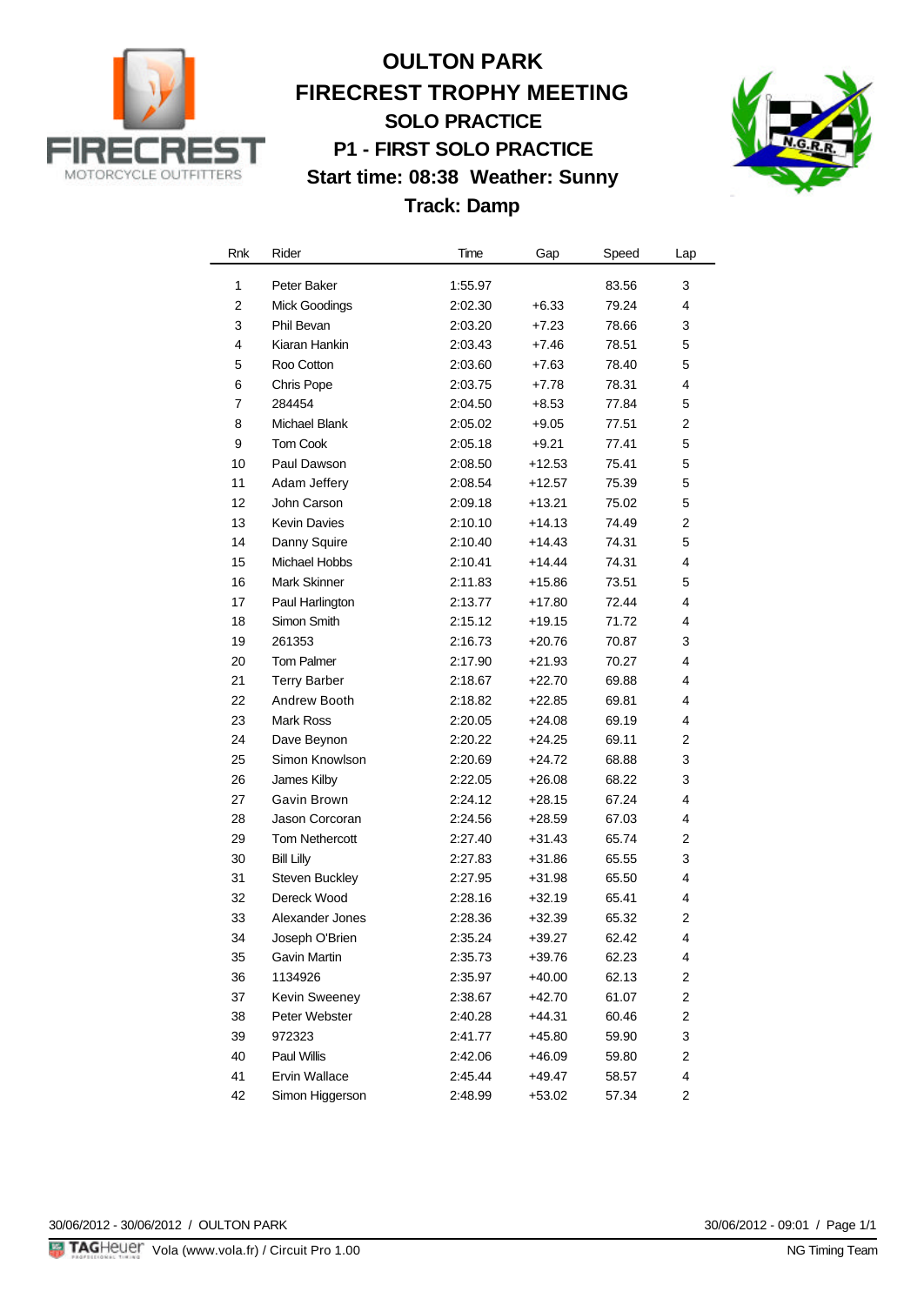



| Lap    | Time         |
|--------|--------------|
|        |              |
| 121843 |              |
|        |              |
|        | <b>START</b> |
| 1      |              |
| 2      | 2:32.40      |
| 3      | 2:20.40      |

| 478030 |              |
|--------|--------------|
|        | <b>START</b> |
| 1      |              |
| 2      | 2:17.12      |
| з      | 2:12.35      |

| 8378959 |              |
|---------|--------------|
|         | <b>START</b> |
| 1       |              |
| 2       | 2:23.01      |
| з       | 2:14.12      |

| 846289 |              |
|--------|--------------|
|        | <b>START</b> |
|        |              |
| 2      | 2:52.75      |

| Aaron Ridewood |  |  |
|----------------|--|--|
| <b>START</b>   |  |  |
|                |  |  |
|                |  |  |
|                |  |  |
|                |  |  |

| Adam Hoare   |  |  |
|--------------|--|--|
| <b>START</b> |  |  |
|              |  |  |
|              |  |  |
|              |  |  |
|              |  |  |
|              |  |  |

| <b>START</b> |         |  |
|--------------|---------|--|
| 1            |         |  |
| 2            | 2:22.62 |  |
| 3            | 2:19.22 |  |
|              |         |  |
|              |         |  |
|              |         |  |

Lap Time

Adrian Morris

| Alec Collani |         |  |  |
|--------------|---------|--|--|
| <b>START</b> |         |  |  |
| 1            |         |  |  |
| 2            | 2:18.44 |  |  |
| 3            | 2:12.61 |  |  |
|              | 2:12.33 |  |  |

| Alisdair Rowland-Rouse |  |
|------------------------|--|
| <b>START</b>           |  |
|                        |  |
| 2:09.79                |  |

| <b>Andy Fellowes</b> |
|----------------------|
|                      |

| <b>Antony Porter</b> |         |
|----------------------|---------|
| <b>START</b>         |         |
| 1                    |         |
| 2                    | 2:08.68 |
| 3                    | 2:12.80 |

| <b>Catherine Green</b> |         |
|------------------------|---------|
| <b>START</b>           |         |
|                        |         |
| 2                      | 2:06.29 |
|                        | 2:05.25 |

| Chris Baker |              |
|-------------|--------------|
|             | <b>START</b> |
|             |              |
| 2           | 2:33.65      |
| 3           | 2:33.57      |

Lap Time

| Chris Harrison |  |
|----------------|--|
| <b>START</b>   |  |
|                |  |
| 2:28.03        |  |
| 2:26.23        |  |
|                |  |

| <b>Christopher Brown</b> |  |
|--------------------------|--|
| <b>START</b>             |  |
|                          |  |
| 3:01.61                  |  |
| 2:54.64                  |  |
|                          |  |

| <b>Connor Moody</b> |         |
|---------------------|---------|
| <b>START</b>        |         |
|                     |         |
| 2                   | 2:31.38 |

| Dale Thomas  |         |
|--------------|---------|
| <b>START</b> |         |
|              |         |
| 2            | 2:11.10 |
| 3            | 2:09.84 |

| Daniel Jackson |              |
|----------------|--------------|
|                | <b>START</b> |
|                |              |
| 2              | 2:07.54      |

30/06/2012 - 30/06/2012 / OULTON PARK

30/06/2012 - 09:03 / Page 1/4<br>NG Timing Team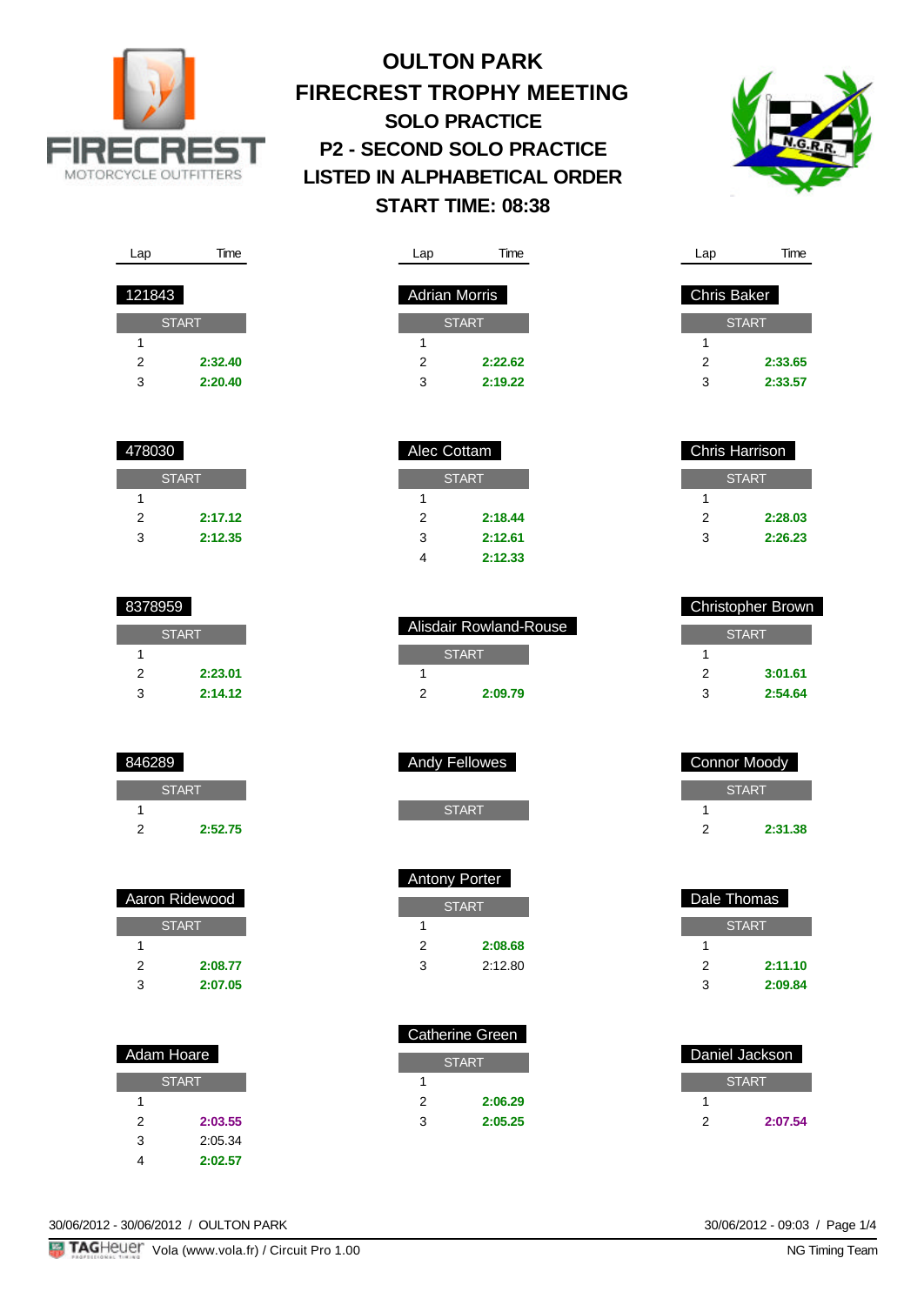| Lap | Time               |
|-----|--------------------|
|     |                    |
|     | Daniel Ward-Clarke |
|     | <b>START</b>       |
| 1   |                    |
| 2   | 2:24.42            |
| 3   | 2.21.17            |
|     |                    |

| Darrell Higgins |         |
|-----------------|---------|
| <b>START</b>    |         |
| 1               |         |
| 2               | 2:02.01 |
| 3               | 2:03.25 |
|                 | 1:59.63 |

| Darren Higson |         |
|---------------|---------|
| <b>START</b>  |         |
| 1             |         |
| 2             | 2:20.83 |
| 3             | 2:15.99 |

| Dave Hampton |         |
|--------------|---------|
| <b>START</b> |         |
|              |         |
| 2            | 2:07.54 |
| 3            | 2:02.13 |
|              | 2:05.88 |

| David Matchett |         |
|----------------|---------|
| <b>START</b>   |         |
| 1              |         |
| 2              | 2:23.07 |
| 3              | 2:20.88 |
|                |         |
|                |         |
| Dean Harrison  |         |
|                |         |

|   | <b>START</b> |
|---|--------------|
|   |              |
| 2 | 2:37.03      |

| ∟aµ               | ᠁            |
|-------------------|--------------|
| <b>Gary Ellis</b> |              |
|                   | <b>START</b> |
| 1                 |              |
| 2                 | 2:15.20      |
| 3                 | 2:13.31      |
|                   | 2:11.29      |

Lap Time

|   | Gary Rimmer  |
|---|--------------|
|   | <b>START</b> |
|   |              |
| 2 | 2:27.97      |

| Gary Vines |  |
|------------|--|
| START      |  |
|            |  |
| 2:06.91    |  |
| 4:45.39    |  |
|            |  |

| <b>Gerhard Quinn</b> |         |
|----------------------|---------|
| <b>START</b>         |         |
|                      |         |
|                      | 2:29.41 |

| lan Harrison |  |
|--------------|--|
| <b>START</b> |  |
|              |  |
| 2:21.21      |  |
| 2:23.38      |  |
|              |  |

| Jake Povah   |         |
|--------------|---------|
| <b>START</b> |         |
| 1            |         |
| 2            | 2:12.47 |
| 3            | 2:09.66 |
|              |         |

| Jeff Booth |
|------------|
|            |
| START      |

| Lap | Time    |
|-----|---------|
| 1   |         |
| 2   | 2:01.90 |
| 3   | 2:02.50 |

| Joanne Wingate |              |
|----------------|--------------|
|                | <b>START</b> |
|                |              |
| 2              | 2:34.23      |
| 3              | 2:34.79      |

| John Lewis   |         |
|--------------|---------|
| <b>START</b> |         |
| 1            |         |
| 2            | 2:16.08 |
| 3            | 2:10.45 |
|              | 2:09.13 |
|              |         |

| Joseph Thomas |         |
|---------------|---------|
| <b>START</b>  |         |
|               |         |
|               | 2.27.71 |

|   | Josh Owens   |
|---|--------------|
|   | <b>START</b> |
| 1 |              |
| 2 | 2:34.55      |
| 3 | 2:29.26      |

| Louise Goddard |         |  |
|----------------|---------|--|
| <b>START</b>   |         |  |
|                |         |  |
| 2              | 2:44.17 |  |
| 3              | 2:33.52 |  |

| Lukasz Gaslawski |         |  |
|------------------|---------|--|
|                  | START   |  |
|                  |         |  |
| 2                | 2:20.82 |  |

30/06/2012 - 09:03 / Page 2/4<br>NG Timing Team

30/06/2012 - 30/06/2012 / OULTON PARK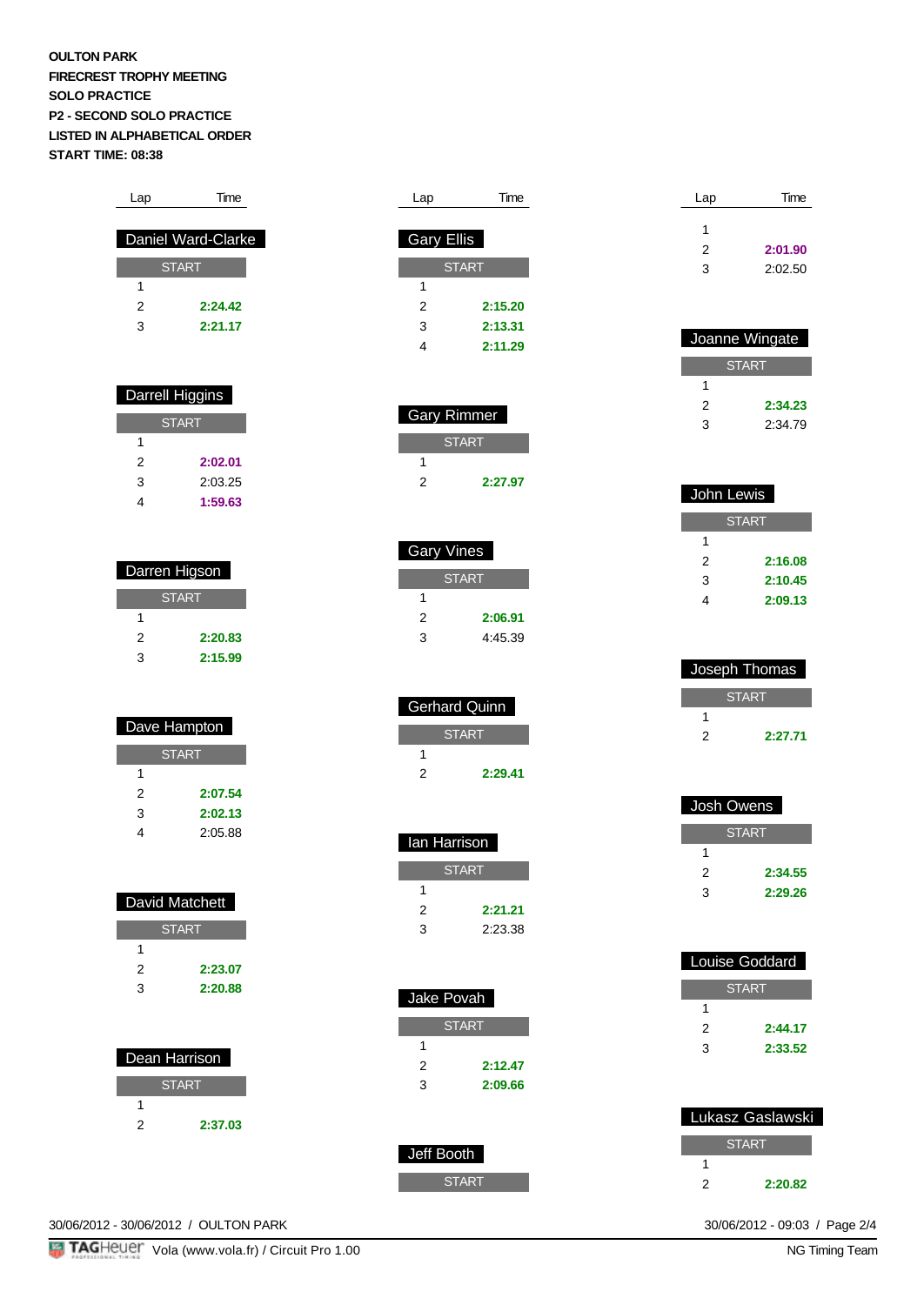| Lap | Time    |
|-----|---------|
| з   | 2:32.26 |

| <b>Mark Copeland</b> |         |  |
|----------------------|---------|--|
| START                |         |  |
| 1                    |         |  |
| 2                    | 2:11.11 |  |
| з                    | 2:09.35 |  |

| Mark Labudek |         |  |
|--------------|---------|--|
| <b>START</b> |         |  |
|              |         |  |
|              | 2:42.32 |  |

| Mark Olding  |         |  |
|--------------|---------|--|
| <b>START</b> |         |  |
| 1            |         |  |
| 2            | 2:17.95 |  |
| 3            | 2:14.86 |  |
| 4            | 2:11.14 |  |
|              |         |  |

| Mark Walker  |         |  |
|--------------|---------|--|
| <b>START</b> |         |  |
| 1            |         |  |
| 2            | 2:34.92 |  |
| 3            | 2:24.96 |  |

| <b>Martin Kelly</b> |              |  |
|---------------------|--------------|--|
|                     | <b>START</b> |  |
| 1                   |              |  |
| 2                   | 2:33.50      |  |
| 3                   | 2:25.46      |  |
|                     |              |  |
|                     |              |  |
|                     |              |  |
| Max Alexandre       |              |  |
|                     | <b>START</b> |  |
|                     |              |  |

2 **2:19.45**

| Paul McCullagh |              |
|----------------|--------------|
|                | <b>START</b> |
| 1              |              |
| 2              | 2:23.04      |

| <b>Peter Lacy</b> |         |  |
|-------------------|---------|--|
| <b>START</b>      |         |  |
|                   |         |  |
|                   | 2:37.20 |  |

Lap Time

2 **2:23.18** 3 **2:11.76** 4 **2:06.56**

 Michael Hose START

Mike Grundy

**START** 

2 **2:22.87** 3 2:23.96

3 **2:22.27**

1

1

| <b>Phil Cook</b>     |         |
|----------------------|---------|
| <b>START</b>         |         |
| 1                    |         |
|                      |         |
|                      |         |
| <b>Rich Grinling</b> |         |
|                      |         |
| <b>START</b>         |         |
| 1                    |         |
| 2                    | 2:08.25 |
| 3                    | 2:05.94 |
|                      |         |

| Roy Keen     |
|--------------|
| <b>START</b> |
|              |

| Lap | Time                    |
|-----|-------------------------|
|     |                         |
|     | <b>Scott MacFarlane</b> |
|     | <b>START</b>            |
|     |                         |
| 1   |                         |
| 2   | 2:52.15                 |
| 3   | 2:34.86                 |
|     |                         |

| <b>Sean Montgomery</b> |         |
|------------------------|---------|
| <b>START</b>           |         |
|                        |         |
| 2                      | 2:34.31 |

| Shannon Hale |         |
|--------------|---------|
| <b>START</b> |         |
|              |         |
| 2            | 2:23.51 |
| κ            | 2:34.03 |

| Sian Brooks  |         |
|--------------|---------|
| <b>START</b> |         |
|              |         |
| 2            | 2:08.79 |
| 3            | 2:10.21 |

| Simon Edmondson |         |
|-----------------|---------|
| START           |         |
|                 |         |
| 2               | 2:42.54 |

| Simon Hunt   |  |
|--------------|--|
| <b>START</b> |  |
|              |  |

30/06/2012 - 30/06/2012 / OULTON PARK

**TAGHEUET** Vola (www.vola.fr) / Circuit Pro 1.00

30/06/2012 - 09:03 / Page 3/4<br>NG Timing Team